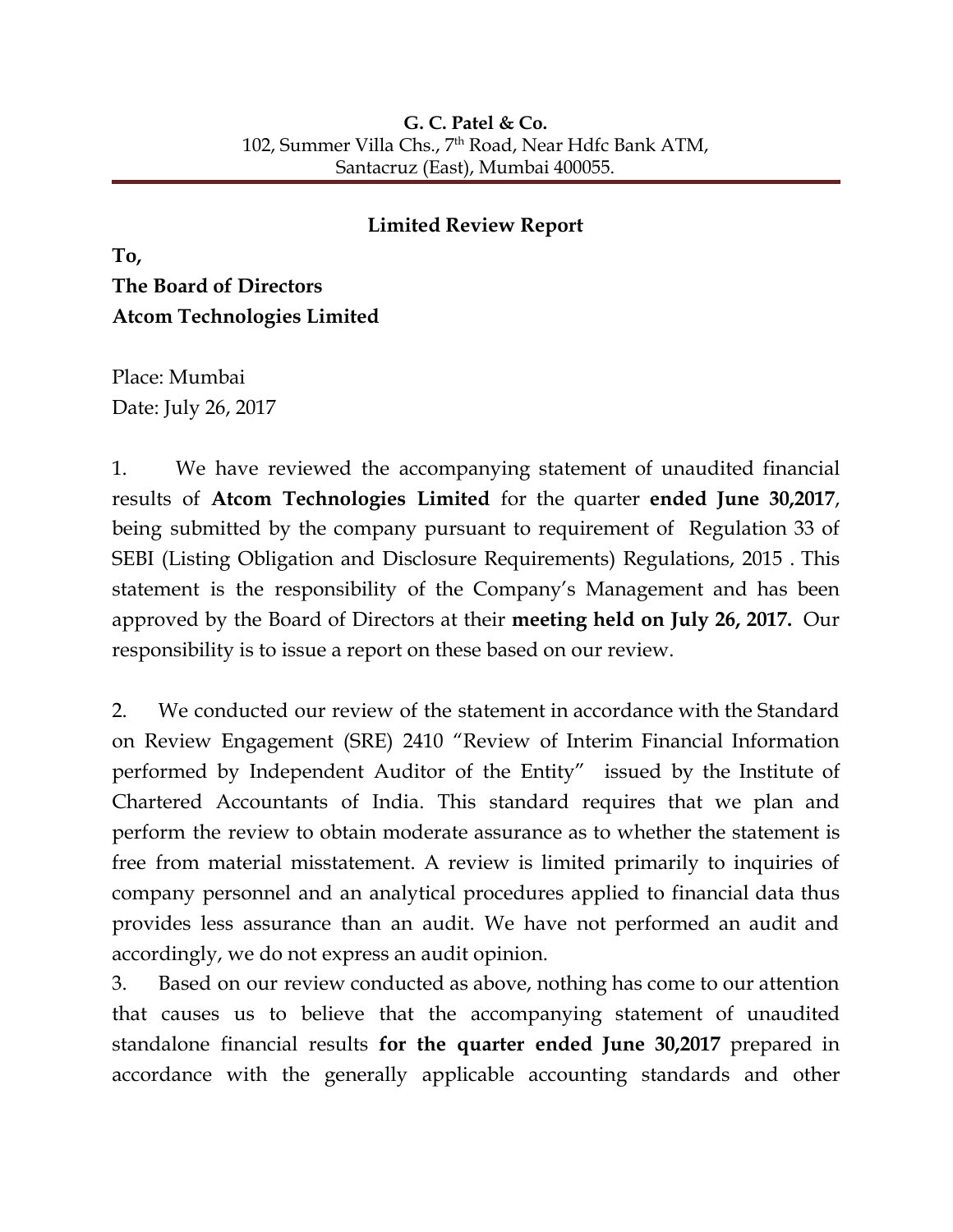recognized accounting practices and policies, has not disclosed the information required to be disclosed in terms of Regulation 33 of SEBI (Listing Obligation and Disclosure Requirements) Regulations, 2015, including the manner in which it is to be disclosed, or that it contains any material misstatement.

For G. C. Patel & Co. **Chartered Accountants MUMBA** G. C. Patel Partner MEMBERSHIP NO.:047327